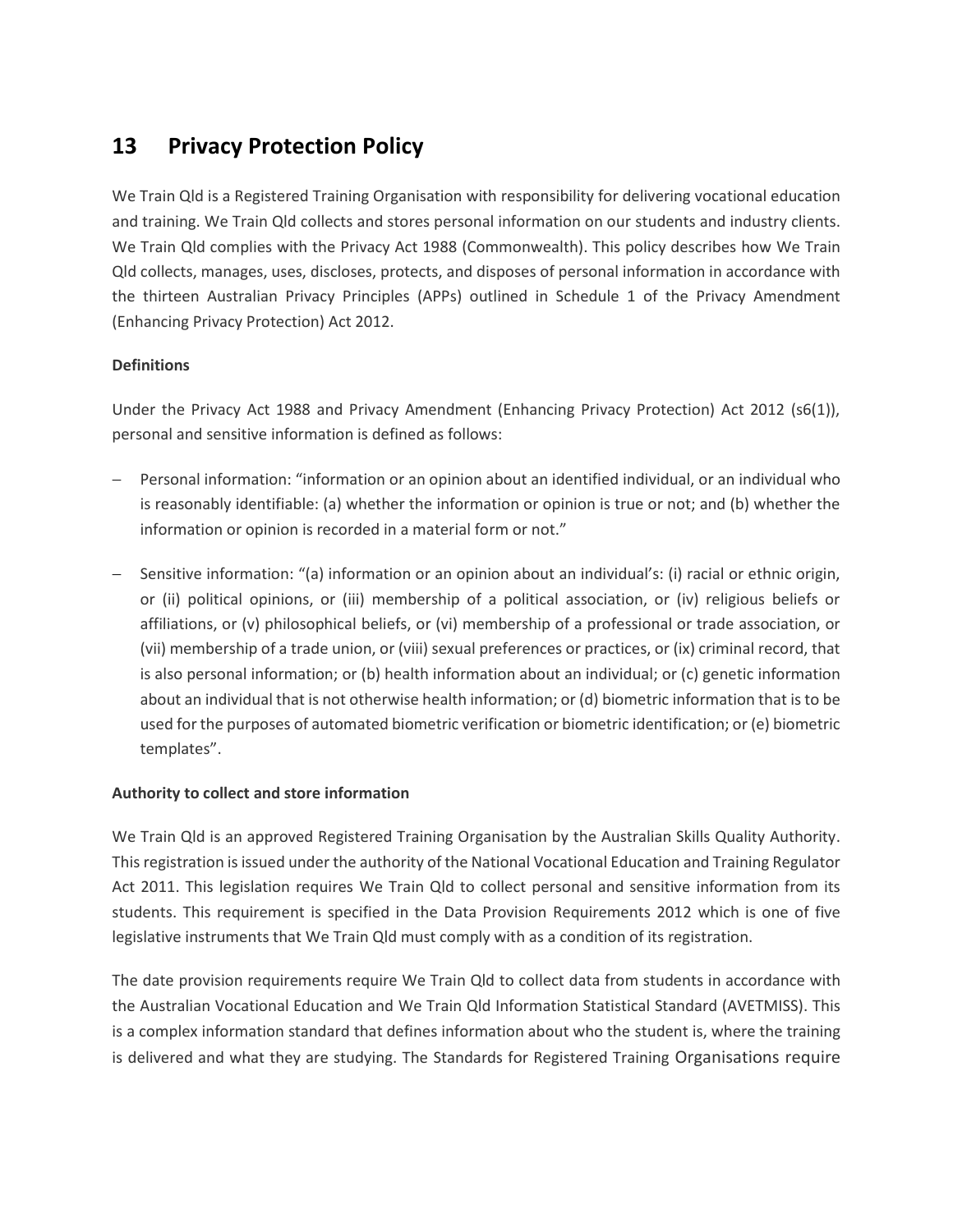We Train Qld to retain and store this information for up to 30 years and to report training activity to government agencies in accordance with mandatory reporting requirements.

Together these requirements form a statutory obligation to collect, store and report information of any student participating in nationally accredited training. The publications referred to in this section can be accessed from the ASQA website.

## **Collection and use**

We Train Qld collects personal information, either directly or indirectly, that is reasonably necessary for, or directly related to its delivery of the services it offers. Some of the information collected may be regarded as 'sensitive' as defined by the Privacy Act.

## **Solicited information**

Contact information such as name, organisation, position, address, telephone, and email are collected for marketing, support services, mandatory reporting and for communicating with stakeholders as part of our day to day operation.

In addition to information collected training activity, We Train Qld will also collect, store and report information relating to satisfaction surveys, complaint handling and on our client employers.

Names, addresses, phone numbers, emergency contact details, bank account details and other employment related information is collected from employees for the purpose of managing human resources. The management of staff personal information complies with this policy.

## **Collection methods**

Student personal and sensitive information as well as training activity information is prescribed by the AVETMIS Standard. This information is collected directly from our students using enrolment forms which may be paper based or electronic and other administrative forms including but not limited to complaint forms, recognition application, request for refund, transfer application, etc. Much of this information is entered into our student management system. Hard copy records are retained within our student files.

Survey responses are collected using our Employer and Student Satisfaction Surveys which are issued both in hard copy and electronic format. These survey results are returned to the main office and entered into our survey analysis software "Satisfaction Data". Survey forms once entered into Satisfaction Data are either stored as per We Train Qld's retention policy .

Enquiry information from prospective students including personal contact information is collected directly from individuals who make data requests either by telephone or email in person or via our website.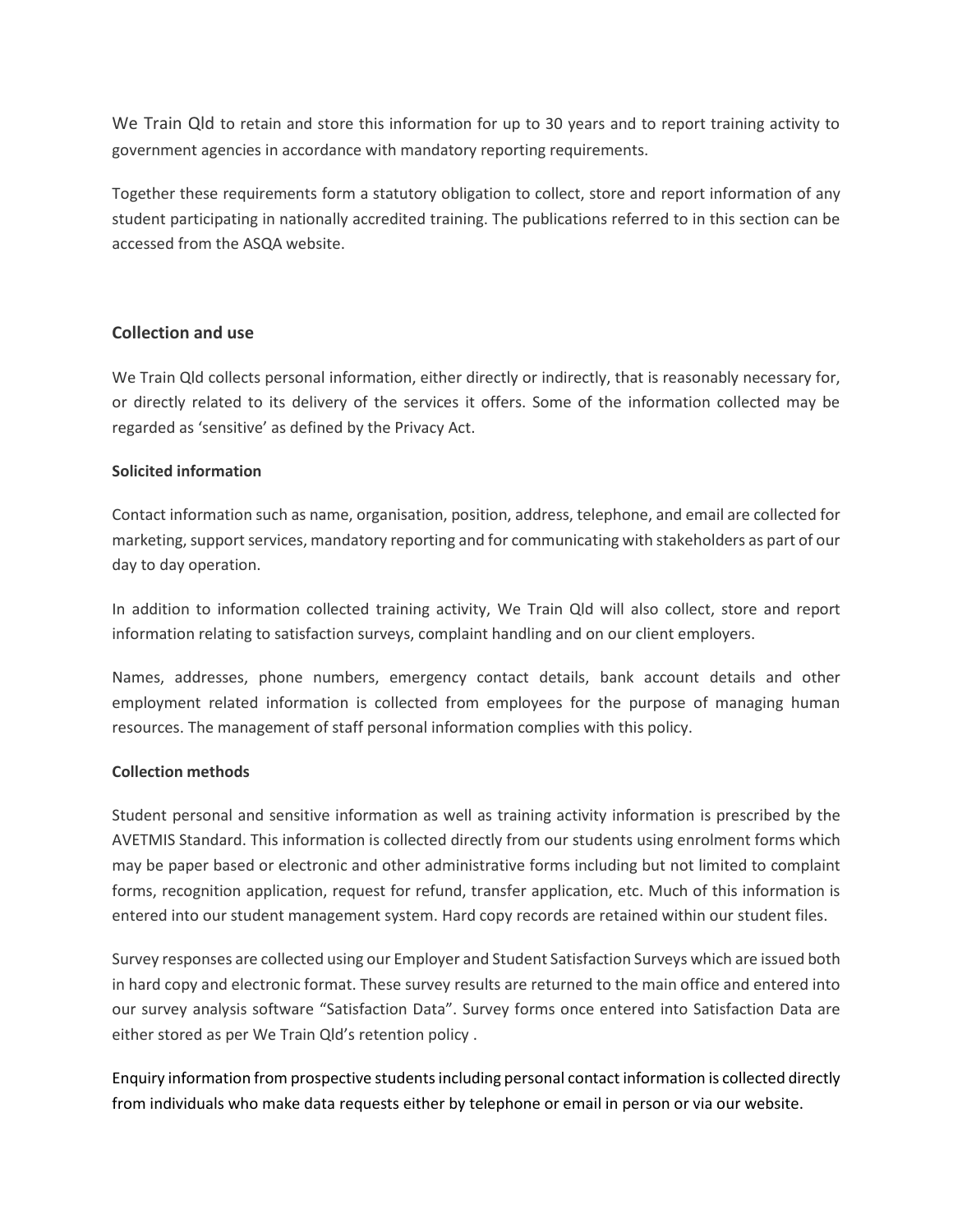We Train Qld personnel's personal information is collected from individuals on employment commencement.

#### **Sensitive information**

Personal information collected by We Train Qld that may be regarded as 'sensitive' under the Privacy Act includes:

- − 'Disability' and 'long-term impairment status' (health); and 'indigenous status', 'language spoken at home', 'proficiency in spoken English', 'country of birth' (implies ethnic/racial origin). This information is specified in the AVETMISS data elements and is collected for the national VET data collections, national VET surveys, and may be collected for VET-related research.
- − 'Dietary requirements' (health-related) are collected for event catering purposes only.
- − Biographical information, which may contain information on 'affiliations' and 'membership of a professional or trade association' are obtained from keynote speakers for event marketing purposes.
- − 'Memberships of professional associations' and 'health and work injury information' is collected from We Train Qld employees for HR management purposes.

#### **Direct marketing**

We Train Qld respects an individual's right not to receive marketing material and provides an option within communications and on its website for individuals to unsubscribe from receiving marketing material. We Train Qld conducts its marketing communications and dissemination of service information in accordance with Australian Privacy Principle 7 (Direct marketing), the Spam Act 2003 (in respect of electronic communications), and the Do Not Call Register Act 2006. It is not, however, We Train Qld practice to 'cold call' for the purpose of marketing its products and services.

## **Google Analytics and cookies**

Google Analytics is a web service provided by Google Inc. Cookies are used to generate data on website activity and usage. The cookies, which include IP addresses, are transmitted to and stored in Google servers in the United States where they are used to compile web-use reports. Google may transfer this information to third parties, where required by law, or for information processing on its behalf. Google will not associate IP addresses with any other data held by Google. More information on Google's privacy policy can be found at: [https://www.google.com.au/intl/en/policies/privacy/.](https://www.google.com.au/intl/en/policies/privacy/) It is possible to disable cookies by adjusting web-browser setting and to opt-out of Google Analytics [\(https://tools.google.com/dlpage/gaoptout\)](https://tools.google.com/dlpage/gaoptout). Doing so, however, may affect web-site functionality.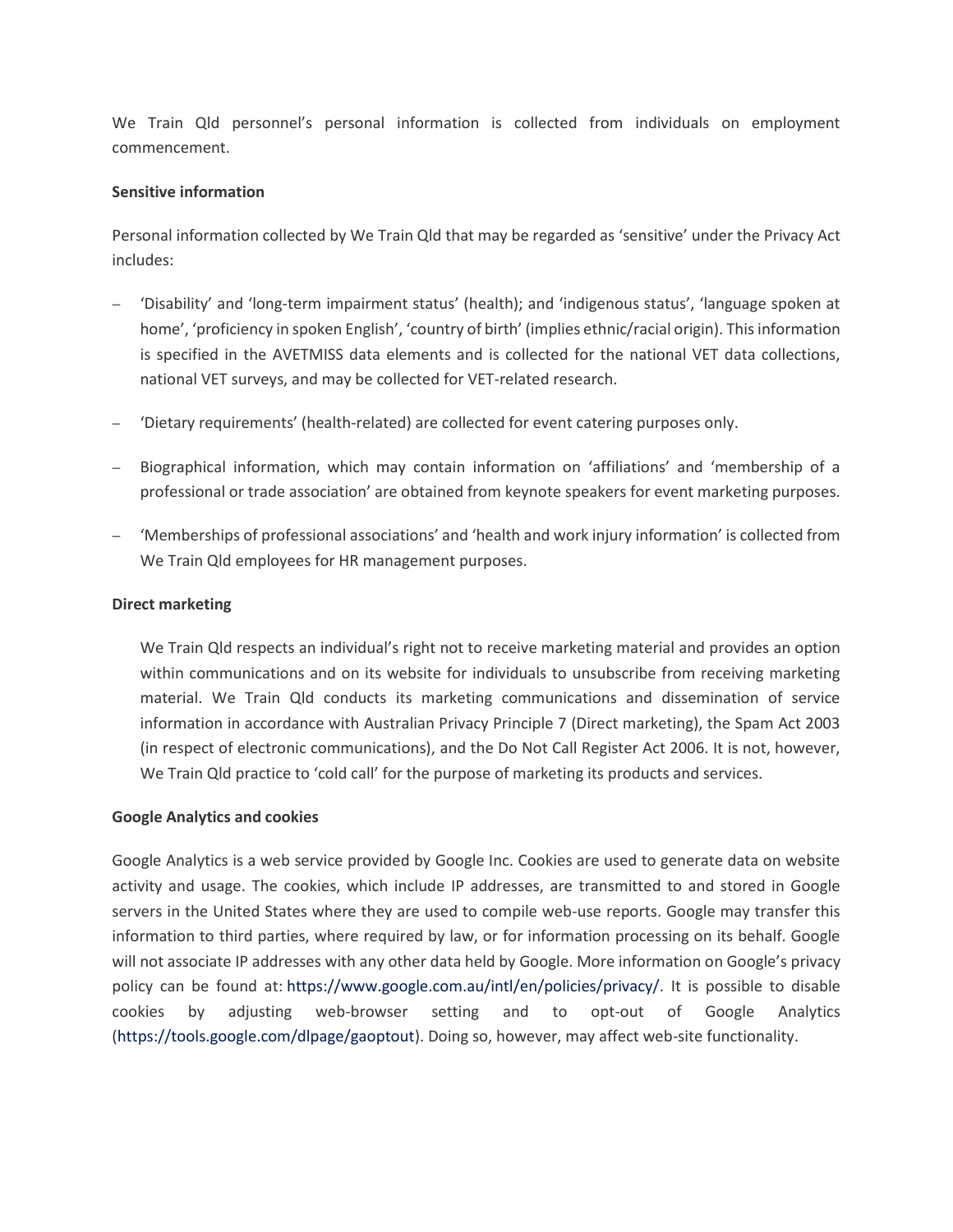The We Train Qld web servers automatically log information such as server address, date and time of visit and web pages accessed. No personal information is recorded. These logs are used for website management and improvement.

## **Unsolicited personal information**

If We Train Qld should receive unsolicited personal information, it will be treated and managed according to the Australian Privacy Principles.

# **Notification of collection**

We Train Qld aims to notify individuals of the collection of their personal information before, or at the time of collection, or as quickly as possible thereafter. Notifications are usually in writing, but may be verbal for telephone help-desk services, or research conducted by telephone interview.

- − Marketing notification is provided on our website course application page. Individuals are also notified at the time of collecting personal information for events. A privacy notice is provided in all We Train Qld marketing communications.
- − Quality Indicator surveys notification is provided in the letter of invitation to participate in the surveys and also at the time of collecting the information (online or by telephone).
- − We Train Qld staff Notification is provided on employment commencement.

# **Disclosure of personal information**

We Train Qld does not disclose personal information other than for the purpose for which it was collected, or an individual has consented to a secondary purpose, or an individual would reasonably expect this (such as receiving communications about upcoming events), or if required by law.

We Train Qld may share personal information with the Commonwealth government in accordance with Commonwealth contractual obligations. In these circumstances, We Train Qld will take reasonable steps to inform and seek consent from the individuals concerned and take all reasonable steps to ensure that the recipient handles the personal information according to the APPs.

We Train Qld does not sell its mailing lists to third-parties for marketing purposes.

We Train Qld does not disclose personal information to overseas recipients. While people around the world can access material published on our website, no statistical or research publications contain identifiable personal information.

# **Management of personal information**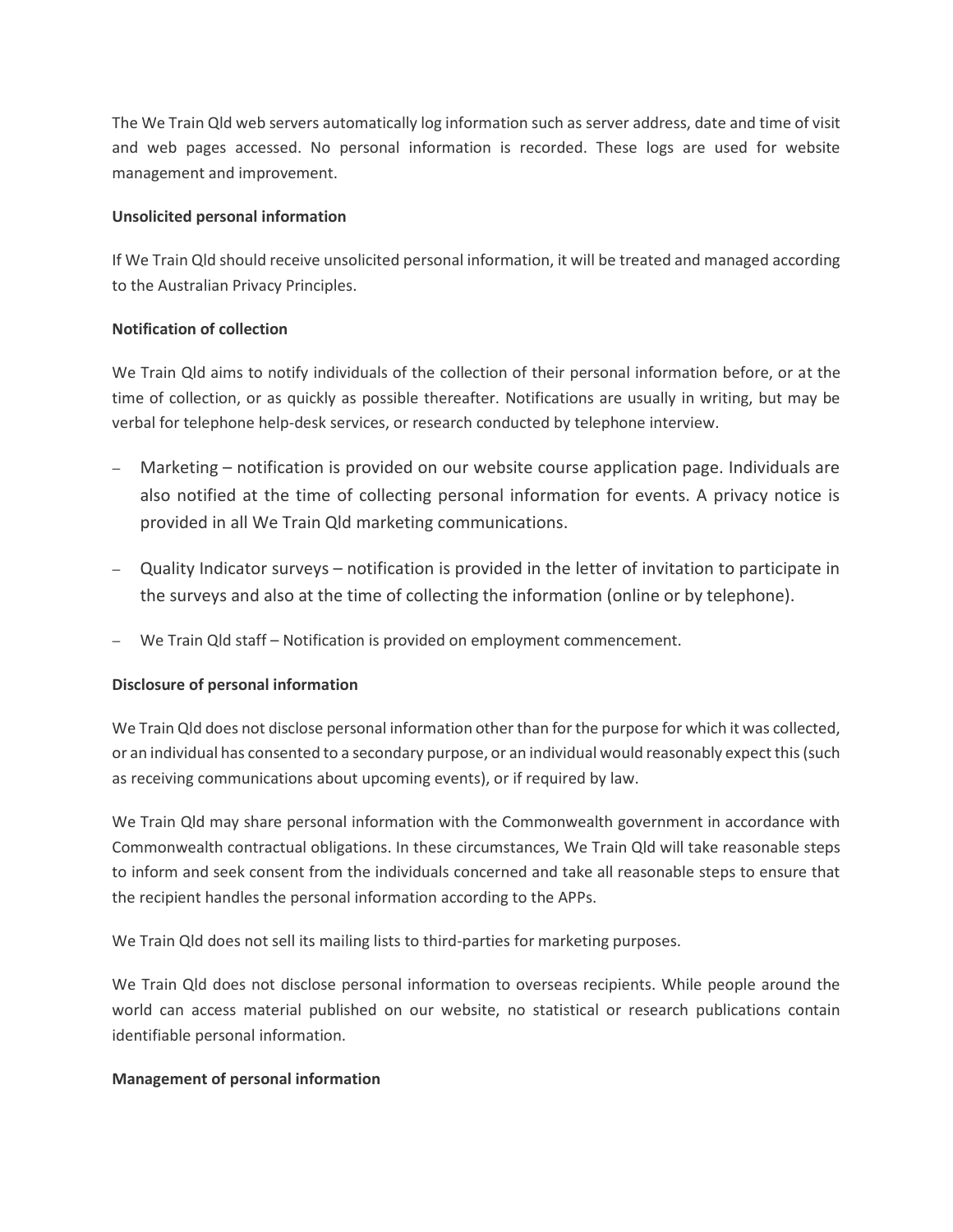We Train Qld endeavour to ensure the personal information it collects and uses or discloses is accurate, up to date, complete and relevant. We Train Qld routinely updates the information held in its customer relationship management system. This includes confirming with students who are returning for a new enrolment if their personal contact details have changed.

## **Access to and correction of personal information**

Individuals may, subject to the exceptions prescribed by the Australian Privacy Principles, request access to and correction of their personal information where this is collected directly from individuals by We Train Qld.

We Train Qld does not charge for giving access to or for correcting personal information. Requests for access to or correction of personal information should be made in accordance with the student access to records policy.

## **Information retention and disposal**

Personal information is held in electronic and paper format:

- − Information collected from student enrolment applications and survey responses is held in databases.
- − Names and contact details of stakeholders are held with thein the student management system and email contact lists.
- − Names and contact details collected during the delivery of services may be held either in electronic form in We Train Qld document management system or in paper documents which are locked in cupboards and filing cabinets.
- − Personal staff information is held within the student management system, human resource management systems and in particular our payroll database.
- Backup copies of all electronic files held in We Train Qld systems are kept in the event of system failure/loss. All backup copies of system files are secured.

We Train Qld retains personal information for 30 years. When personal information is no longer necessary for We Train Qld business functions, and it is lawful to do so, We Train Qld destroy the information.

# **Information security**

We Train Qld takes active steps to protect personal information from misuse, interference and loss, and from unauthorised access, modification or disclosure.